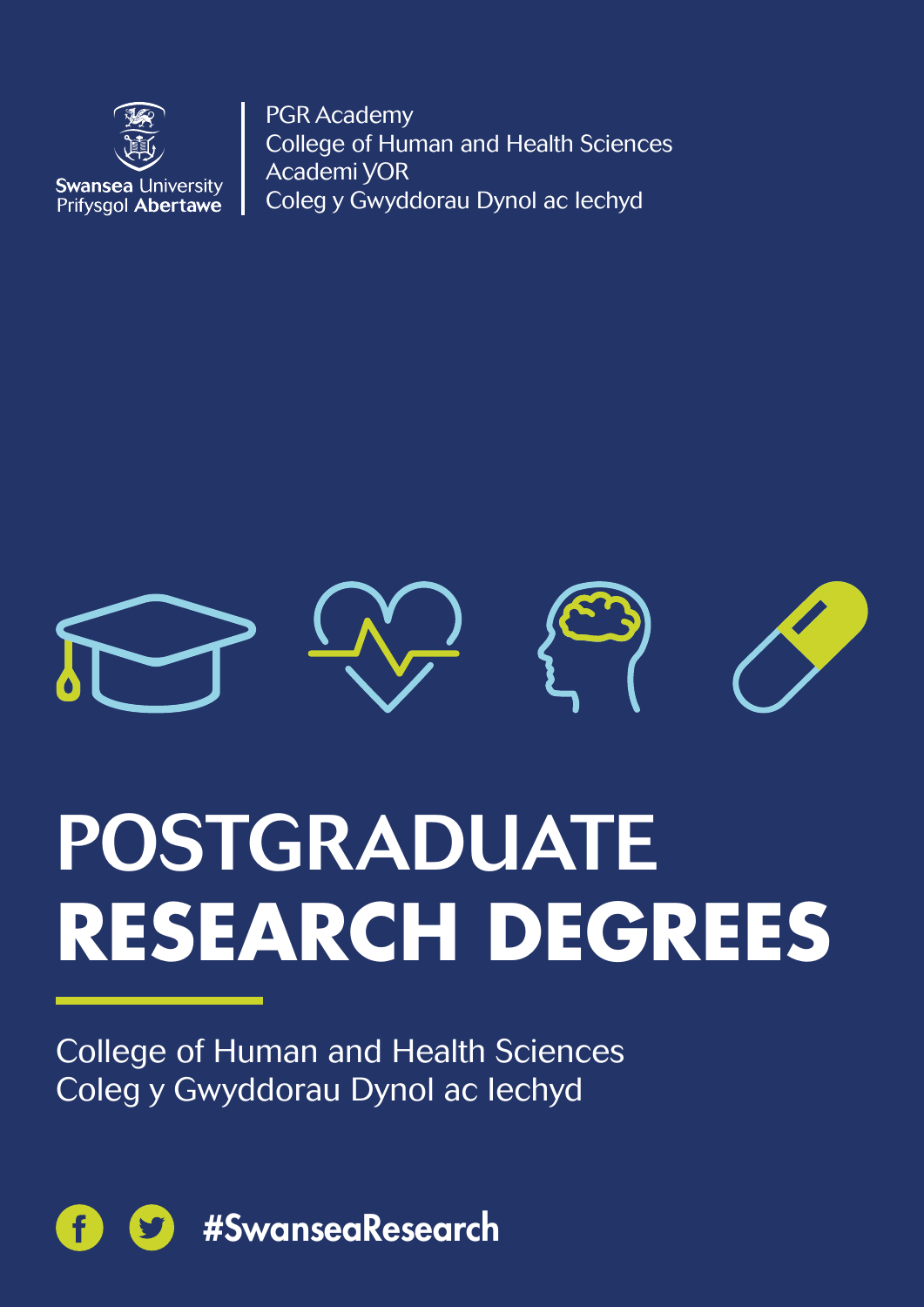

how to contact us

## **WELCOME!**

"The College of Human and Health Sciences offers exciting opportunities to undertake research that will enable you to contribute to the growing body of knowledge within the health, social and psychological disciplines. We offer programmes that will develop your research skills with guidance from expert supervisory teams, and equip you with advanced research skills and knowledge to enhance career choices.

Postgraduate research students enjoy high levels of support and excellent facilities, and are encouraged to undertake training opportunities to develop specific research and transferable skills to maximise opportunities for future career choices.

We take pride in ensuring our research students are equipped to excel in their studies and we are proud to have achieved excellent scores, indicating a high level of satisfaction from our students, in the national Postgraduate Research Experience Survey"

Professor Jaynie Rance, Director of Postgraduate Research

## **WELCOME!**

"As the Research Student Representative for the college I am able to help ensure that all postgraduate research students completing their MPhil or PhD programmes can gain the best experience possible. It's important that students have sufficient training, resources and teaching opportunities and my role works as a liaison between students and staff to ensure that these can be met.

Within this role I am able to address concerns at both College and University level to enhance the student experience for all. Being able to work with Research Student Representatives from other colleges also allows me to be part of a team committed to new researchers gaining the best knowledge and skills for their future careers, whilst being able to fully enjoy the Swansea University experience."



Aimee Pink, Research Student Representative

## **FAST FACTS**

- We have a strong and diverse research base with over 100 supervisors, including 23 professorial staff.
- In the last year the College attracted £1,362,716 of research income.
- We have links to research organisations across the world.

# **CONTENTS**

| Page 4  | <b>Welcome and introduction</b>    |
|---------|------------------------------------|
| Page 5  | Why study at Swansea University?   |
| Page 6  | Real-life student experiences      |
| Page 7  | What are research degrees?         |
| Page 10 | Gerontology and Ageing Studies     |
| Page 11 | Children & Young People            |
| Page 12 | <b>Health Sciences</b>             |
| Page 14 | Psychology                         |
| Page 15 | Social Work and Social Policy      |
| Page 16 | Life after a research degree       |
| Page 16 | Open days, application process and |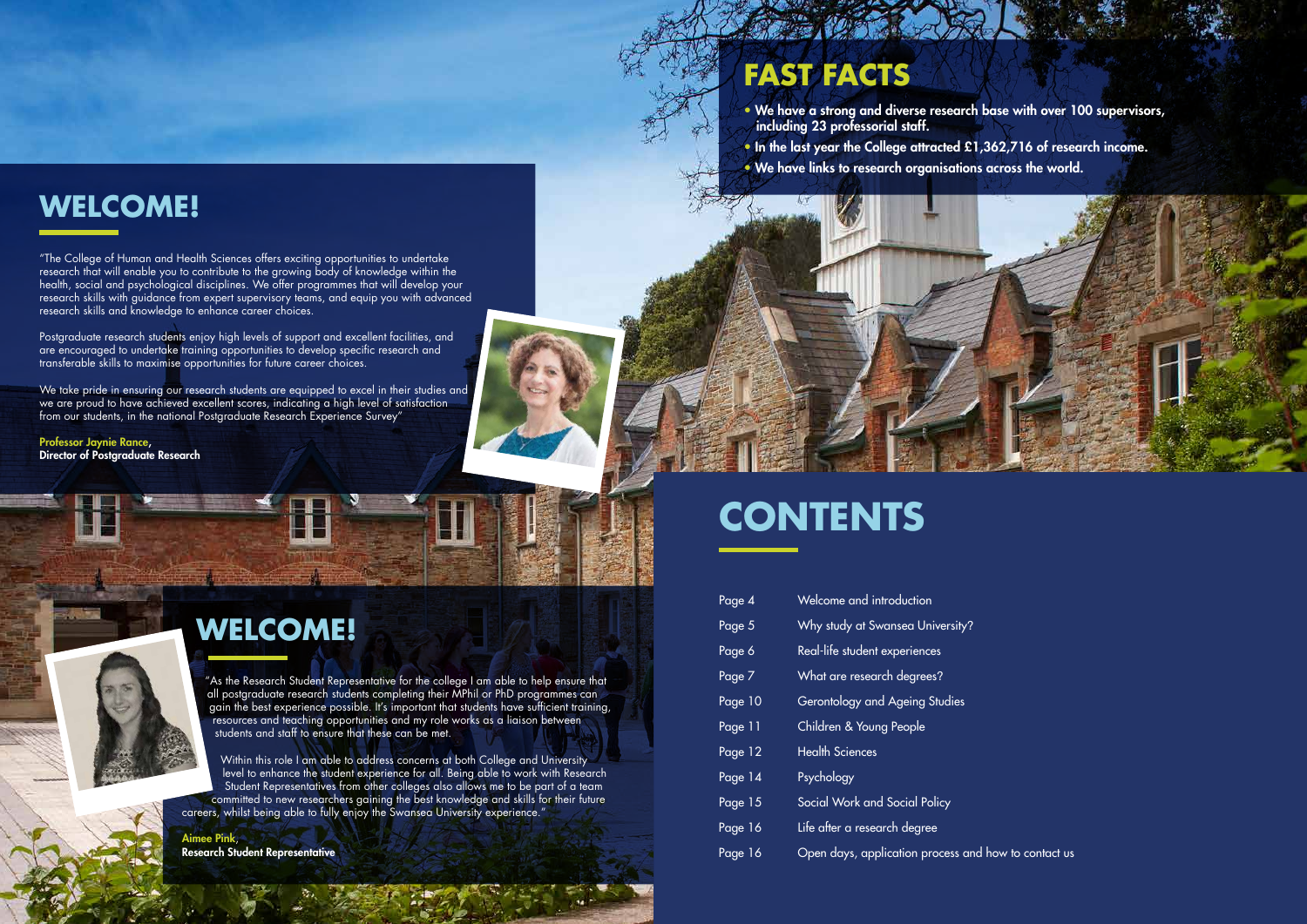### Our passion for innovative and high calibre research has brought us local, national and **International success**<br>
dying for a research degree is a tr<br>
d rewarding experience that gives **"**<br>and<br>brou

## **INTRODUCTION**

Studying for a research degree is a truly challenging and rewarding experience that gives you the chance to pursue a research project based around your own interests, and that can ultimately lead to real-life benefits for the wider world.

Both the Master of Philosophy (MPhil) and Doctor of Philosophy (PhD) degree courses are ideal for those who want to pursue a career in academia, improve employment prospects in a particular discipline; or wish to develop skills in their chosen professional career. You will be passionate about following a programme of research based on your own interests and will benefit from the sense of personal achievement from successfully following a programme of research.

Demand for research degrees has increased over the last 10 years as their benefits have become clear to both employers and undergraduates, with the Higher Education Funding Council for England showing the number of individuals starting a PhD programme increasing by 29% between 2005/6  $\frac{1}{2014}/15$ .

The Doctorate in Professional Practice (D.Prof) is suited to those working within a health and social care setting who are keen to follow a programme of work-based learning closely linked to the needs of their workplace.

- Ageing Studies
- Children and Young People
- Health Sciences
- Psychology
- Social Work and Social Policy

- The qualification is needed for your current career
- To support a change in career direction
- To support a career in academia or research
- To study a subject you enjoy at a deeper level

With the job market becoming increasingly competitive it is essential to stand out from the crowd and research degrees can help you do that by providing you with new and transferable skills, and expertise in a particular field. Research by The Sutton Trust has demonstrated that an individual with a postgraduate degree can, on average, expect to earn £5,500 more a year than an individual with an undergraduate degree.

#### Current research degrees available include: our

MPhil, PhD and Professional Doctorate programmes, which may be offered on a full-time or part-time basis. Please note that it may be possible to transfer from an MPhil to a PhD degree if your studies are progressing satisfactorily. We are accepting students in:

## TOP **4** REASONS TO ENTER POSTGRADUATE RESEARCH STUDY:

## **WHY STUDY AT SWANSEA UNIVERSITY?**

The College of Human and Health Sciences provides you with an environment in which to pursue your research passions, and to benefit from our wealth of academic staff. From the moment you begin you'll have the opportunity to immerse yourself in the dynamic and supportive research culture needed to start a career in research.

- We have a vibrant body of over 130 postgraduate research students from across a range of health and social care disciplines, so support from your peers is never far away
- Each student's work actively contributes to the research activity and reputation of the College, and can even go on to bring about satisfying real-life benefits
- Our research students are highly valued by the University for the contribution they make to the wider academic community
- From the moment you start you will have the support of two academic members of staff who will supervise, mentor and guide your programme of research through to completion
- Our students can access structured training and support from the College, Postgraduate Research Academy and University, and can even have the opportunity to gain teaching experience
- Students are supported by the Postgraduate Research Academy, which is a one-stop-shop for all postgraduate research students delivering an outstanding student experience from application to graduation. The Academy is forward thinking and seeks to enhance skills and opportunities for students whilst providing a cutting edge research environment
- All of our research groups and centres fully integrate our postgraduate research students to ensure they have the support and skills development needed for their discipline.

### **COLLEGE OF HUMAN AND HEALTH SCIENCES**

A forerunner in meeting human and health science demands, the College responds rapidly to changes in health and social care practice, and aims to achieve recognition as a centre of international excellence which informs policy, practice and education.

The research of the College is extremely varied, spanning the health sciences (such as nursing, midwifery, child studies, policy studies, philosophy, history, biomedical sciences and ethics), social sciences (such as social policy, social work and ageing) and finally psychology.



CEO with a bachelor and master's degree in Healthcare Management, it was such a precious opportunity to improve my professional competency by joining a PhD program at Swansea University."

> Salem Alasmari, PhD Healthcare Management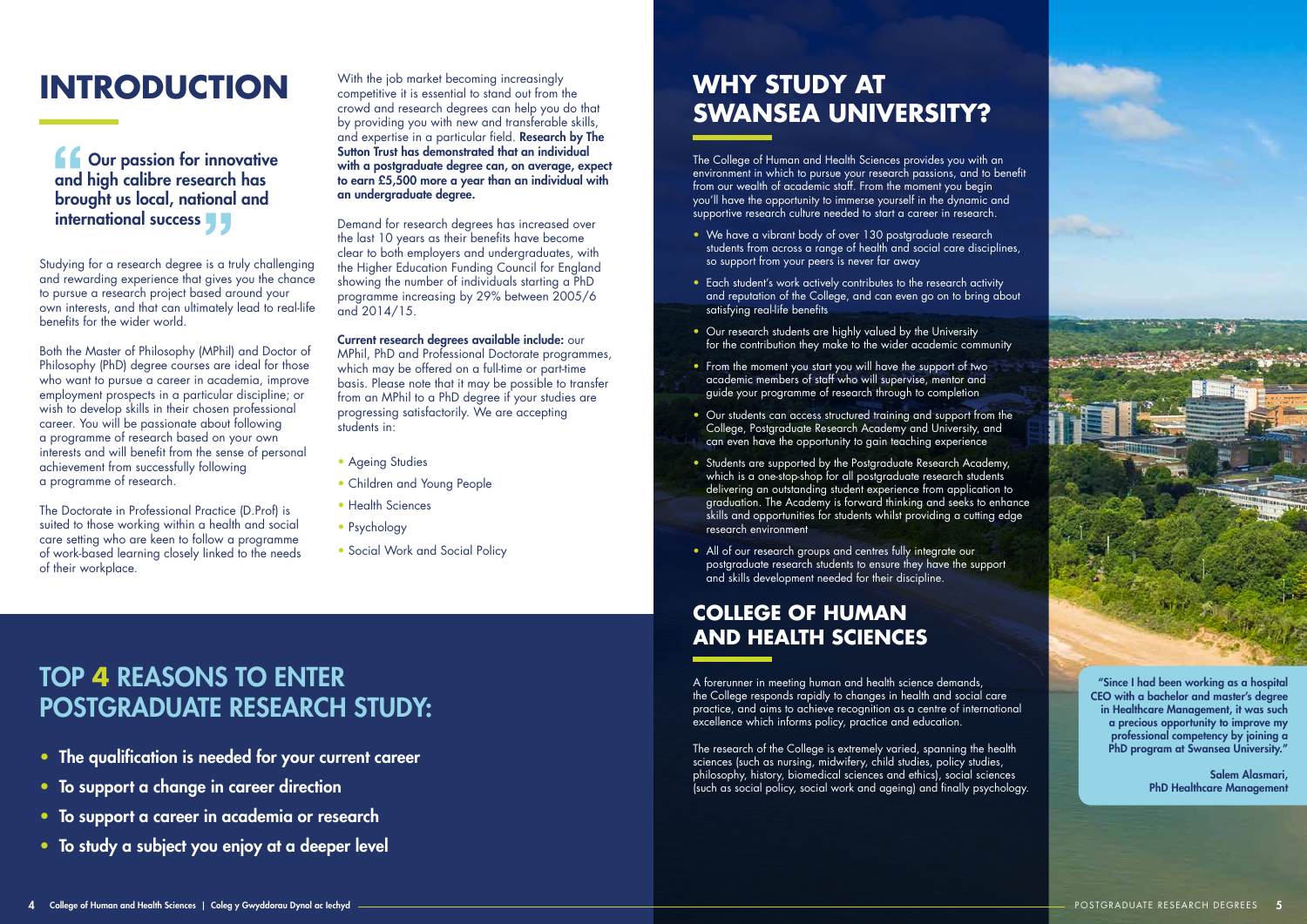#### SIMON CASSIDY. Course - PhD Health Science. Simon has recently completed his PhD studies.



### **REAL LIFE STUDENT EXPERIENCES**

#### What would you tell prospective research students about college life?

I would say to participate in all aspects of college life whilst they are available to you during your candidature. This is especially the case because alongside academic development I have gained life lessons about stamina, commitment, project management, supervision and reflective practice. I feel I have learned these things because I have benefited fundamentally from the influence of friends and colleagues from different backgrounds, cultures, professions and subject areas.

What did you enjoy most about your PhD?

To have the opportunity to undertake further education study and a PhD has been remarkable.

I have enjoyed the whole process which has changed me immeasurably and opened up so many opportunities.

Also something unexpected but which proved to be such a pleasant surprise was the camaraderie, advice and common bond of individuals I have come into contact with. This has marked my PhD journey especially the realisation that completing this course of study was due to the support of research participants, academic supervisors, fellow students, work colleagues, academy managers and administrators, family and friends.

#### Future career/academic goals

As a consequence of completing my PhD in 2016, I have continued with activities including published work, conference presentations, and advisory activities which have influenced local and national policy.

## **WHAT ARE RESEARCH DEGREES?**

Having a PhD has therefore given me a foundation and the confidence to consider other professional development. I am grateful for the impact Swansea University has had on me in this respect. I have heard further education described as "a journey." "a marathon," "a rollercoaster" even "a survival." I would say it is all of these things, but most of all "a privilege."



All research can be unpredictable, leading to new exciting findings or even unexpected obstacles. To support you in dealing with these situations you will find your supervisory sessions invaluable in moving forward with your programme of research.

TANISHA DOUGLAS. Course – PhD Psychology. Topic: Understanding the psychological journey following bariatric surgery



#### What would you tell prospective research students about college life?

College life is a lot different to being an undergraduate/ post-graduate student, namely in terms of being completely responsible for yourself. As you are no longer bound by set tasks and deadlines you need to be disciplined enough to ensure that you continue to prosper in your work. While this initially seemed daunting, it is a great learning opportunity to find an effective way to keep yourself motivated and organised. In light of this, there is still a degree of time which you can dedicate to your own interests and hobbies. Personally, after undergoing my undergraduate and masters' degrees, it has been refreshing to have the chance to explore new ways to spend my free time.

#### What do you enjoy most about your PhD?

I have been able to develop a collaborative relationship with my supervisors. Having such a huge input in the direction of the PhD has been encouraging to both think outside the box and be confident in my ideas.

#### Future career/academic goals

To date, I would like to pursue a career as an academic where I can both continue my research and gain a professorship.

#### DProf (Doctorate in Professional Practice) Duration: 6 years (part-time) Thesis size: 80,000 words, maximum.



The first thing that you will notice about a research degree is how different it is from your undergraduate and taught postgraduate degrees. Research degrees are designed to develop you into an independent researcher, and because of this they are very intensive, focussing purely on the research needed to explore your chosen topic (which must be an original research idea).

By the end of your studies you will have developed and enhanced transferable skills such as problem solving, independent thinking, project management and critical thinking. Although these are intensive programmes, the resulting qualification is recognition of the hard work and commitment you have shown, and of the new skills, techniques and knowledge you have learnt.

#### **SUPPORT**

Two experienced researchers (supervisors) will provide the guidance and support you need throughout your studies in the form of supervision sessions. These are a forum in which to discuss any exciting or unexpected findings, or to take stock of where you are, or how to solve a problem that you have encountered. All students must also have regular, documented supervision sessions, and typically during these meetings you will find yourself discussing:

- Research that you have undertaken to date
- Any preliminary findings that your research has revealed
- Plans and objectives for upcoming months
- Training needs
- Regulatory or compliance requirements
- Draft chapters of your thesis

However you will also need to be a committed, motivated self-starter. This will enable you to successfully pursue your studies, handle the challenges your research will encounter and write up your findings as a thesis.

#### **ASSESSMENT AND EXAMINATION**

Throughout your studies your work will be assessed to ensure that sufficient progress has taken place to permit you to continue with your research. This will eventually lead to the production and submission of a thesis at the end of your studies summarising your research, findings and conclusions.

'Work hard and enjoy it. Swansea University has been really supportive to me. Staff and students are friendly and there is always someone willing to help you out when you get stuck'.

Emma Davies, PhD Health Economics

#### **THE VIVA**

The viva voce (known simply as the viva) is an oral examination of your thesis when you defend your research and the approach taken in your work to experts in your field of research. Although this initially sounds overwhelming, supervisors help prepare students for this through mock vivas, which help them become more familiar with the types of questions they may be asked or just remind them that they have the most knowledge and insight into their own research.

Following the viva it is commonplace to be asked to make corrections and amendments to your thesis to ensure the research is presented in the most rigorous way.

#### MPhil (Master of Philosophy) **Duration:** 2 years (full-time) or 4 years (part-time) Thesis size: 60,000 words, maximum. *(Please note it is possible to transfer from an MPhil to a PhD if your studies are progressing satisfactorily. This will need to take place by the end of year one (full-time) or year two (part-time).*

#### PhD (Doctor of Philosophy)

Duration: 3 years (full-time) or 6 years (part-time) Thesis size: 100,000 words, maximum.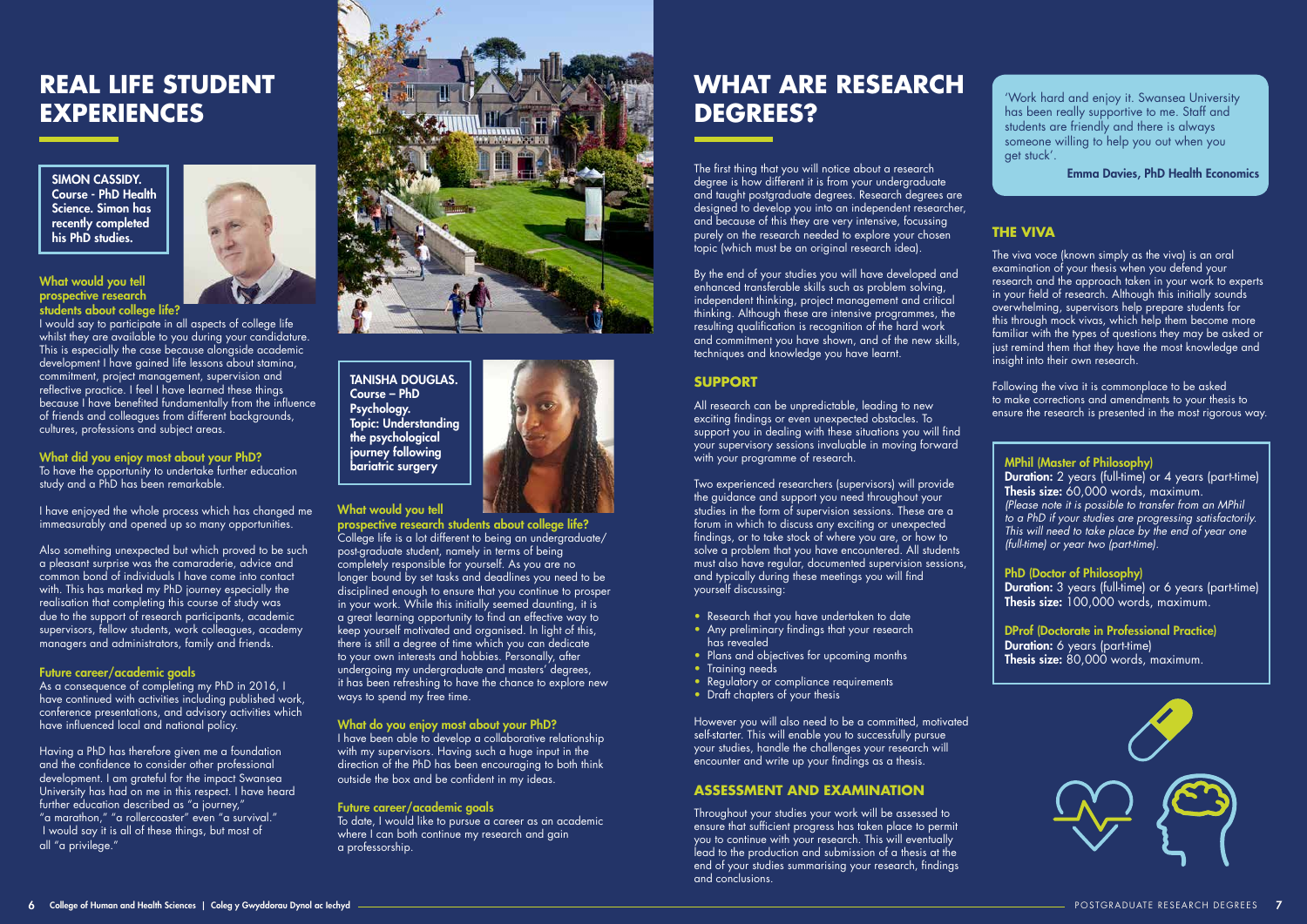#### **ENTRY REQUIREMENTS**

Entry requirements for our research degrees are as follows:

- MPhil: Normally an honours degree (2:1 or above) in a discipline related to your chosen speciality, or a relevant, approved postgraduate qualification.
- PhD or DProf: Applicants would normally have a first class degree, or would be studying for a Master's degree.
- If your first language is not English then you must have a minimum IELTS score of 6.5 (with a minimum of 6.5 in each component) or Swansea University recognised equivalent.
- A research proposal outlining your proposed topic of study.

Applicants can expect to be interviewed following their application to discuss their topic of research and ensure they demonstrate the necessary level of commitment to their studies and training.

#### **CURRENT FEES AND COSTS**

The current fees for research degrees are available at swansea.ac.uk/postgraduate/fees-and-funding/fees. These are revised each year and you are encouraged to check this page regularly for the latest figures.

Scholarships and bursaries may be available from the University, and details of these can be found at swansea.ac.uk/postgraduate/fees-and-funding. This link will also let you find out information about other funders that support postgraduate research studies.

In addition to tuition fees and living expenses, most studies will also incur a further element of cost throughout your research. This could take the form of travel costs, hospitality to run a focus group, conference fees, etc. You should spend some time considering what other costs you may need to fund when designing your research proposal.

#### **TIME COMMITMENT**

Before considering a research degree it is important to be clear about the amount of time that you will need to invest in your studies.

- Two supervisors experienced in their fields of research
- An extensive collection of books and periodicals for loan, over 1,000 conventional study spaces, over 450 student PC's and a dedicated postgraduate study space
- Access to the online library catalogue and learning resources, Access to SPSS and NVivo analytical software, along with internet, wireless network, student email account and personal file store
- English language training if needed
- Access to study space within the College
- A skills development programme for research students focussing on research skills and enhancing your employability
- Access to a service user and carer involvement group.



Full-time research students are expected to be studying on week days (9am to 5:30pm), and it is also commonplace during busy periods of research, to have to work in the evenings and/or weekends. It will also be necessary, especially in the first year, to set aside time for appropriate research training. Students are entitled to four weeks annual leave through the year alongside bank holidays and the Christmas closure period.

Part-time students may find they need to dedicate the evenings and weekend to their studies to enable them to meet their other domestic commitments. As a general rule, part-time students are expected to spend 15 hours a week on their studies.

'The College and Swansea University in general has worked tirelessly over the years to develop areat links with external organisations so that students have a variety of opportunities available to them. This can include work experiences, internships, exchange programmes and personal development opportunities.'

Joanna Wolton, PhD Social Policy

#### **WHAT SUPPORT WILL BE AVAILABLE TO ME DURING MY STUDIES?**

To provide you with the support you need throughout your research, the University provides the following facilities:

### **SHOULD I STUDY FULL-TIME OR PART-TIME?**

Choosing whether you study full-time or part-time is one of the most important decisions you will make, and careful consideration needs to be given to this as there are advantages and disadvantages to each.

#### **PART-TIME STUDY**

Part-time study is the only viable option for many, where no external funding is available for your studies, as it enables you to continue earning a salary which will then fund your fees and living costs. It can also be a useful option when it would be detrimental to take a career break. However, this decision has to be balanced against the increased time it takes to complete your studies, and on whether you can maintain a successful balance between the demands and distractions on your time that both work and study will place. Many students have found these pressures have impacted on their motivation to continue with their studies.

#### **FULL-TIME STUDY**

For others, full-time study is the preferred route as it allows you to concentrate solely on your studies and complete your degree in a shorter period of time. The shorter study period also means you are less likely to encounter issues in your home life which could interfere with your studies. It also gives you the opportunity to fully immerse yourself in the research culture at the University which may help in building networks and contacts which could help advance your career, or provide you with opportunities to gain new skills, for example teaching experience. However, this route can be financially demanding if sources of funding have not been secured in advance of starting your studies.

#### **WHAT CAN I STUDY?**

It is essential you consider how your research will complement the expertise within the College to ensure you have access to the supervisory support you need. You'll need to put together a detailed research proposal, bringing together your ideas into a coherent form. This will help you identify a potential supervisor from our academic staff, many of whom are globally recognised leaders in their fields. The diversity across the College means we have experience of a wide range of differing types of research.

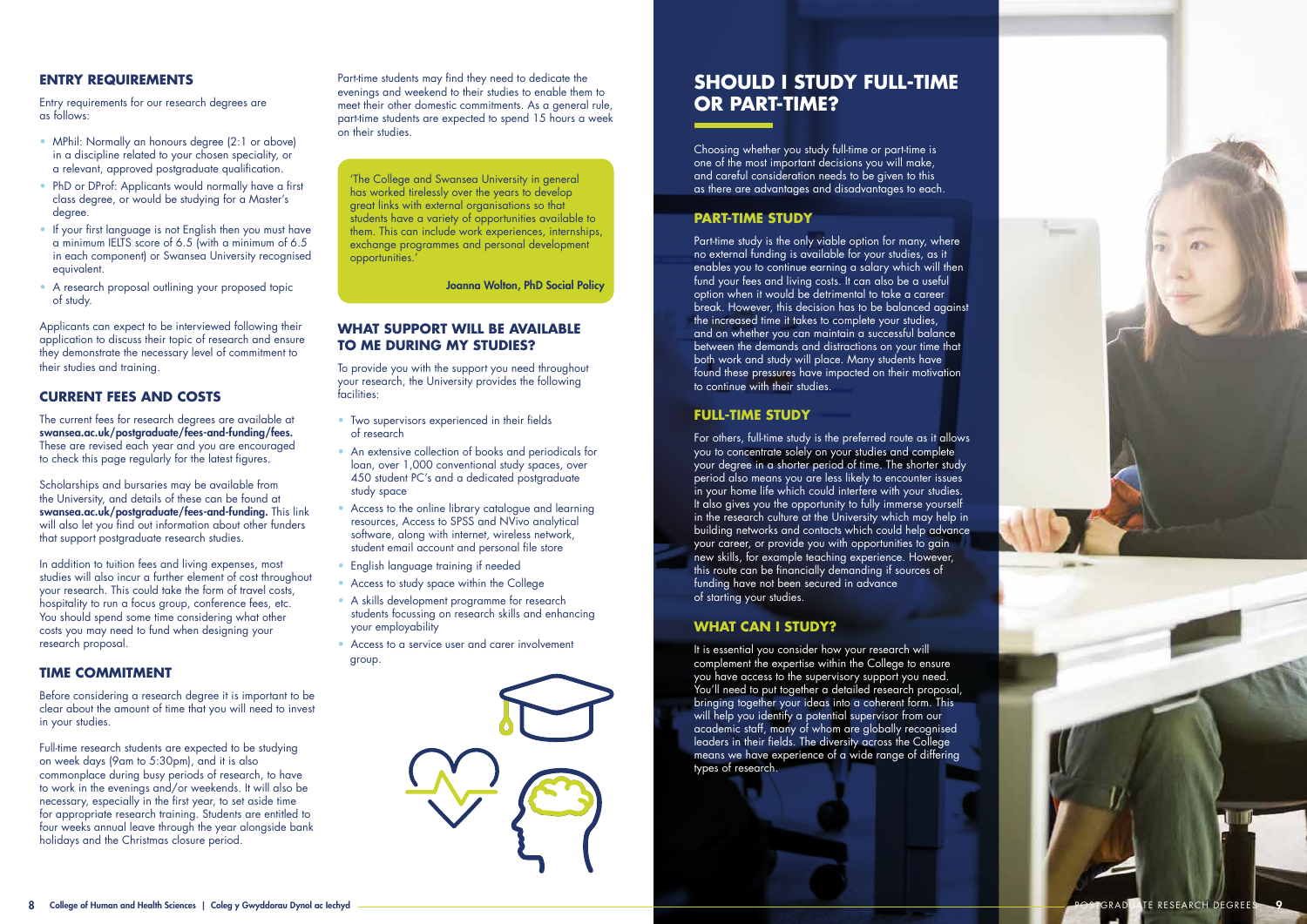

## **GERONTOLOGY AND AGEING STUDIES**

The trend toward an ageing population requires a concerted application of a multidisciplinary scientific endeavour through collaboration between scientists in a variety of disciplines, e.g. physical science, engineering, IT, social, human and health sciences.

The Centre for Innovative Ageing, based in the College of Human and Health Sciences, is at the forefront of interdisciplinary work on ageing. It houses a unique cluster of researchers and lecturers who contribute to postgraduate training.

Our recent research collaborations include Age Cymru; Economic and Social Research Council (ESRC); Older People's Commissioner; National Institute for Social Care and Health Research; Arts and Humanities Research Council (ARHC); Leverhulme Trust and the Welsh Government

The Centre aims to ensure that its research activity is translated into economic growth in commerce and industry, as well as providing practical solutions for an ageing population in both the private and public sector. It provides an exceptional training ground for researchers and postgraduates, attracting some of the finest students from around the world.

The centre hosts CADR – a pan-Wales Centre for Ageing and Dementia Research. The Centre is the only one of its kind in Wales, identifying gaps in ageing research and generating new interdisciplinary knowledge in the field of ageing. The research emanating from the Centre is highly acclaimed and the standing and reputation of the Centre is well recognised, having achieved international recognition for its work in social gerontology as a collaborating centre of excellence and a global leader in research by the International Association of Gerontology and Geriatrics (IAGG).

Our Centre for Children and Young People's Health and Wellbeing facilitates rigorous multi and interdisciplinary research and evaluation from birth to early adulthood, with the central theme of health and wellbeing.

#### **RESEARCH PROGRAMMES**

We invite applications from well-qualified candidates whose research interests correspond to our areas of research expertise. They are focused around the following research groupings:

- Gerontology and Ageing Studies MPhil/PHD FT/PT
- Social Policy MPhil/PhD FT/PT
- Social Work and Social Care MPhil/PhD FT/PT



The College leads the way for research on the civic and social engagement and participation of older people, and the disruption of this engagement by personal and structural factors. Our interests also encompass the influence that the natural and built-up environment has on the ageing population, as well as core provision for the older person across such areas as social care, health care, residential care, palliative care, chronic conditions and falls and their prevention.

- Children and young people's health including obesity, cardiovascular risk factors, diabetes mellitus, metabolic syndrome, inactivity, health promotion, mental health, palliative care, perinatal care, trends and chronic conditions
- Children and young people's wellbeing including looked-after children, child abuse, child neglect, dyslexic children, disabled children, inequalities, play and homelessness
- Children and young people's rights including recognition, promotion and protection of rights
- Children, young people and migration including identities, health, asylum seeking and conflict.

Students are currently exploring topics such as examining the driving cessation process amongst current and retired older drivers and social network members, the role of social support networks in the dementia literacy of older people and understanding and improving the mental well-being of older adults in residential care.

#### **SOCIAL POLICY**

Studying contemporary social issues and policies in today's society from both national and international perspectives. Within this field current student research projects include bereavement and social policy in later life, and the use of housing adaptations to facilitate policy.

## **CHILDREN AND YOUNG PEOPLE**

The Centre is dedicated to enhancing the lives of children and young people, promoting high quality, applied research that gives a voice to the young person. Staff have strong links with a range of international networks and similar university departments in Europe and around the world, and are committed to productive interactions and dialogue with front-line policy makers and practitioners.

Our recent research collaborations include: Economic and Social Research Council (ESRC); City and County of Swansea; Autism Speaks; British Medical Association; National Institute for Social Care and Health Research and Asthma UK.

#### **RESEARCH PROGRAMMES**

#### Children and Young People MPhil/PHD FT/PT

We invite applications from well-qualified candidates whose research interests correspond to our areas of research expertise. These are focused around the following research groupings: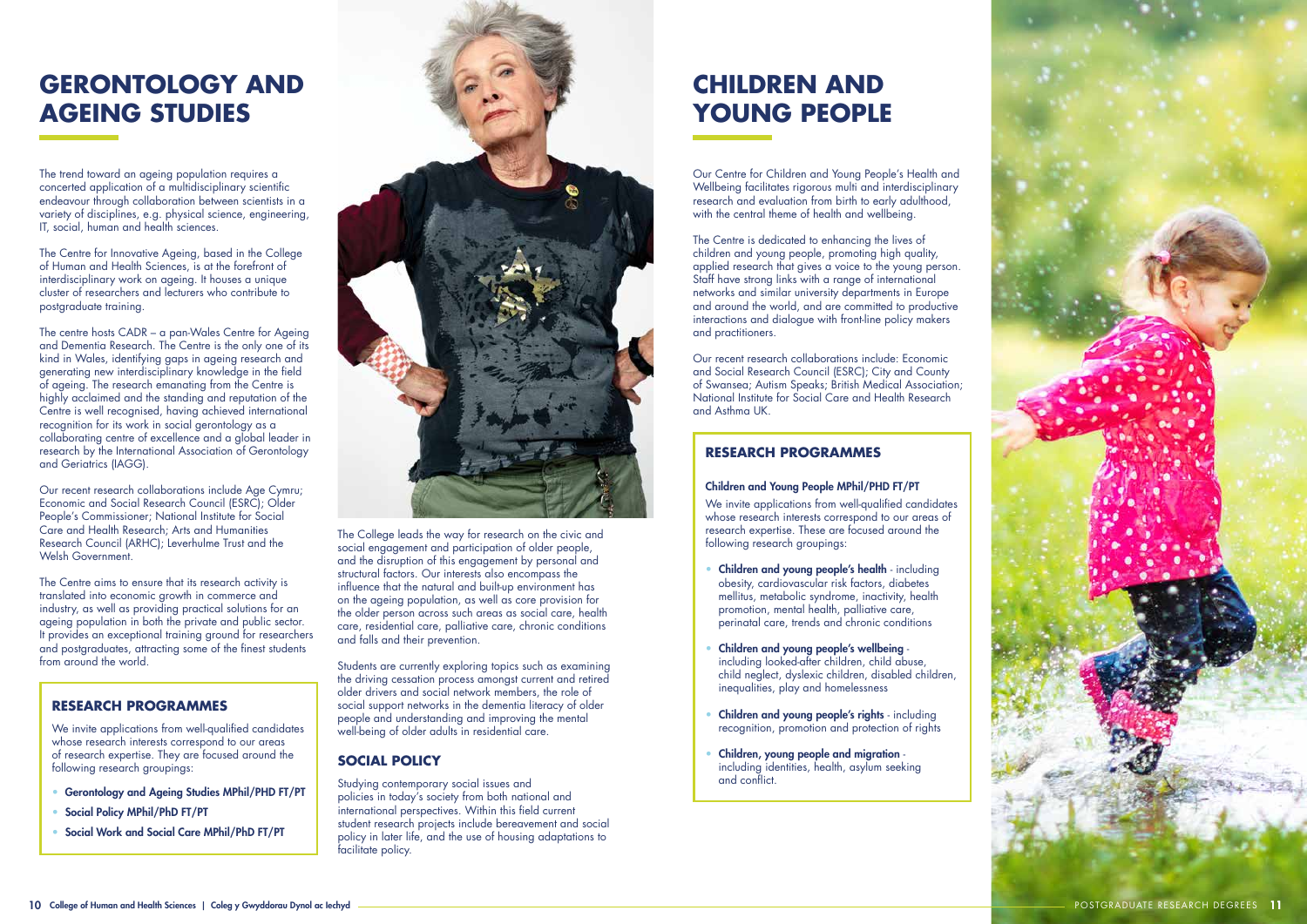

## **HEALTH SCIENCES**

Drawing on cutting edge research, the College of Human and Health Sciences is bringing about real-life benefits for the health care, voluntary and private sectors, ultimately leading to improvements for patients, users, practitioners, managers and policy makers.

Our researchers are continually working to tackle the challenges facing the health care system, from biomedical studies to service organisation, workforce practices and public health through to policy and ethics.

As a forerunner in the field, the College is well placed to respond rapidly to changes in the delivery of care, whilst also establishing links with the main service providers in Wales, such as the NHS.

Departmental staff are currently collaborating with service users and colleagues from City University on NISCHRfunded research into care co-ordination in community mental health care; working on a NISCHR-funded project in collaboration with service users and colleagues from Cardiff University and Hafal which will examine shared decision making in mental health; undertaking local government funded research into the role of kinship with looked-after children; and working on Welsh Government funded work on the integration of health and social care.

#### **RESEARCH PROGRAMMES**

Postaraduate students are exploring a variety of areas within these fields with topics such as the nature of ethical dilemmas in disaster response.

- Healthcare Management MPhil/PHD FT/PT
- Health Economics MPhil/PHD FT/PT
- Healthcare Humanities MPhil/PHD FT/PT
- Health Policy MPhil/PHD FT/PT
- Health Science MPhil/PHD FT/PT
- Mental Health MPhil/PHD FT/PT
- Nursing MPhil/PHD FT/PT
- Public Health MPhil/PHD FT/PT
- Doctorate in Professional Practice DProf PT only

Delivering the bioscientific research that: provides the key evidence base for future changes in medical practice; influences the structure and delivery of health care systems and health interventions; and improves outcomes for patients.

#### **HEALTH CARE MANAGEMENT**

Examining the management, leadership, and improvement of health services, with specific attention to how effectively they provide treatment for individuals with physical and/or mental illnesses, or whether they seek to improve the health of the population through prevention and health promotion strategies.

Recent examples of student research in this field include research into performance improvement and innovation in Saudi Arabian health care, looking at barriers and opportunities.

#### **HEALTH ECONOMICS**

The latest topics being explored by our students include health professionals attitudes and experience of working with women with gestational diabetes, whether participation in an e-learning programme improves NMPs knowledge, performance, willingness to prescribe and confidence and analysing new 3D technology in the assessment of lymphoedema.

Delivering robust and ground breaking health economics research on the development and delivery of health care interventions and services, by combining significant qualitative skills, expertise in real-world data mining and analysis and health policy.

Research students in this area are investigating areas such as the opioid-analgesic prescribing in Wales with economic evaluation of the impact on healthcare utilisation.

#### **HEALTH HUMANITIES**

The application of the concepts and methods of history, literature and the visual arts to the analysis of health and healthcare.

#### **HEALTH POLICY**

- Two compulsory research training modules of 30 credits each: 'Introduction to Work-based Research in Professional Practice' and 'Planning Work-based Research'
- A focus on identifying, planning, implementing and evaluating three work-based research projects
- Pursuing research which is of relevance to your workplace and role.

Focusing on cutting-edge research: to understand how behaviours influence individual's decision making; help push the boundaries of the promotion and maintenance of health; on the prevention and management of illness; and vulnerability and health risks.

Research students are currently looking at topics such as dual practice of medical professionals in public hospitals in south-east Nigeria.

#### **HEALTH SCIENCES**

Currently, students are exploring clinical reasoning and patient outcome in physiotherapy, promoting emotional well-being in secondary schools in Wales and exploring nutrient and energy intake in infants weaned using a baby-led or traditional feeding style.

#### **MENTAL HEALTH**

Taking forward pioneering research across this discipline, including the evaluation of mental health services and the development and application of social outcome measures. Currently students are looking at developing ecotherapy interventions for mental health.

#### **NURSING**

Committed to translating research from the 'bench to the bedside', our nursing research addresses the full range of issues across this discipline such as professional working and patient care, the development of new treatments and interventions, and patient and carer experiences.

#### **PUBLIC HEALTH**

Providing an evidence base for public health practice through empirical investigation, audit and evaluation. The latest topics being explored include the influence of childbirth experience upon infant behaviour, a comparative study of the implementation of regional health plans in Oman and exploring fathers' experiences of becoming a parent.

## **DOCTORATE IN PROFESSIONAL PRACTICE, DPROF**

The work-based Doctorate in Professional Practice (DProf) is aimed at Senior Practitioners engaged in health, social work or higher education. Equivalent to the traditional PhD, the DProf is an innovative blend of taught modules and research projects which investigate the student's own sphere of professional practice and workplace.

Although equivalent to a PhD, it differs in that it incorporates a programme of lectures and seminars in year one and two as part of your research training. This will enable you to research three theme-based research projects which are focussed on your own practice and workplace.

This means you do not need to take time out of work to upgrade your qualifications. Key features include:

Throughout your studies you will be required to incrementally build up a thesis (of no more than 80,000 words) from three distinct, yet coherent, empirically based research projects centred on your own practice and workplace.

The DProf is only offered on a part-time basis, lasting six years, and is open only to UK based students.

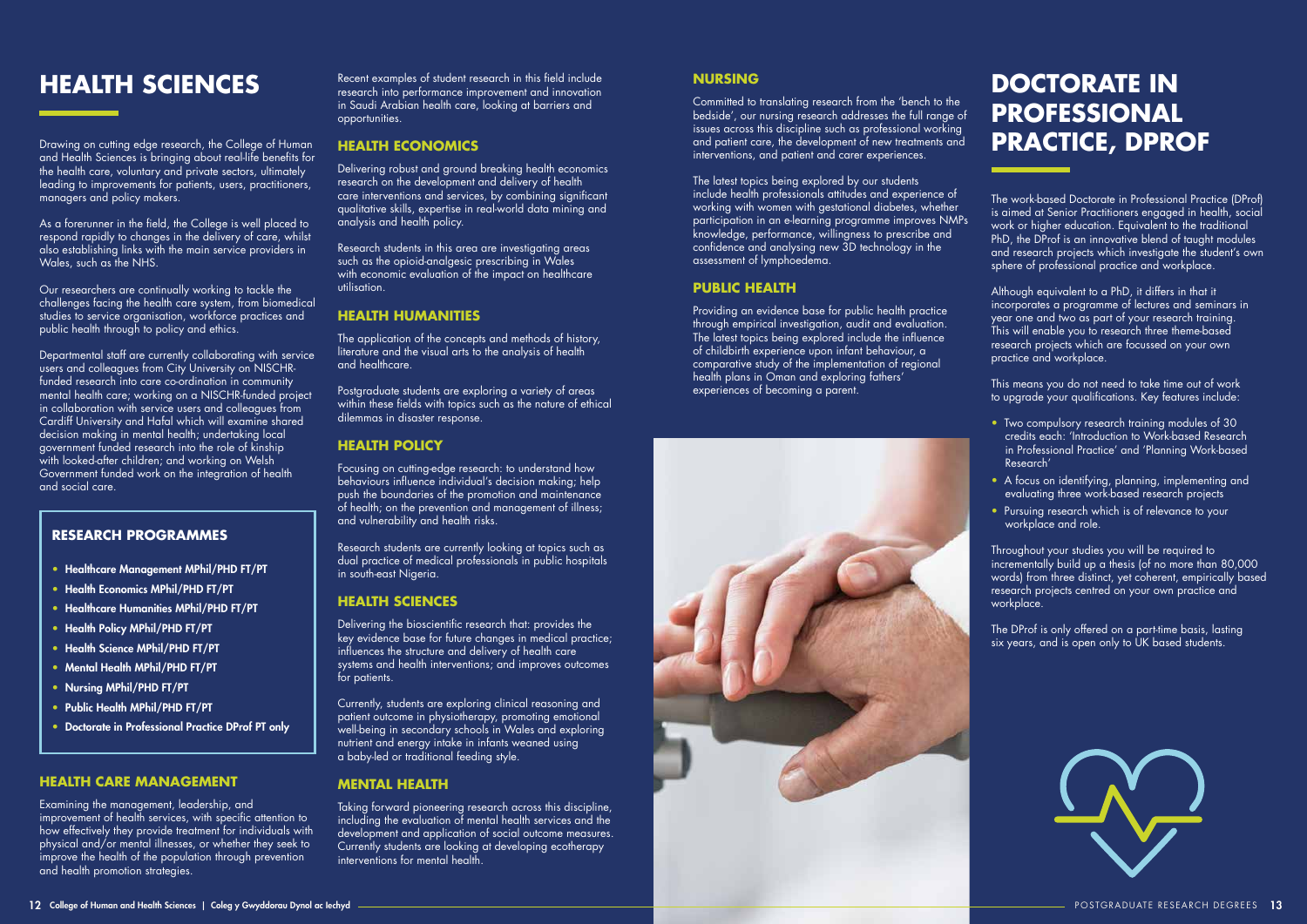

## **PSYCHOLOGY**

Psychology at Swansea University benefits from extensive laboratory space, excellent facilities and good links with hospitals and education. The Department is also a member of the Welsh Institute of Cognitive Neuroscience.

With extensive research links with other colleges at Swansea University and with other colleges worldwide, Psychology is a rapidly growing field of research within the College of Human and Health Sciences. Encompassed within a thriving research environment – that enthuses academic staff, research officers and students alike – it has achieved international acclaim in recent years.

Our recent research collaborations include BILAL Foundation; Autism Speaks; Ministry of Defence; British Heart Foundation; the NHS and the National Institute for Social Care and Health Research. These collaborations have been crucial in ensuring research informs, and is informed by, the wider healthcare environment.

#### **RESEARCH PROGRAMMES**

• Psychology MPhil/PHD FT/PT

Research across this group looks to apply the principles of psychology to both the physical and mental health of the population. Understanding how behaviours develop and influence the decision making of individuals, alongside the cognition-health interface and studies into clinical or behavioural change interventions, are crucial in protecting the long-term health and wellbeing of the population.

Examples of student research include the role of social marketing in the prevention of child obesity, dieting and personality in athletes, and mindfulness attentional control in healthy eating.

The Department of Psychology undertakes scientific research under four broad themes.

#### **CLINICAL AND HEALTH PSYCHOLOGY**

Clinical psychology is an area of psychology dedicated to understanding and preventing psychologically-based dysfunction and promoting subjective wellbeing. Health psychology is an area of psychology dedicated to understanding biological, psychological, and social factors that are involved in health, illness and healthcare. The clinical and health psychology research group



tests and develops psychological theory, as well as informs policy and practice. We investigate a range of research questions, including aetiology and treatment of nightmares, mild cognitive impairment and acquired brain injury, issues related to diet and eating, drug and alcohol consumption, gambling, autistic spectrum disorders, and workplace factors such as long-term effects of shift work.

#### **COGNITION AND PERCEPTION**

The Cognition & Perception group conducts research in cognitive development, visual perception, memory and language. We use both overt behaviour methods, such as response speed and accuracy, eye-movements and psychophysics, as well as brain imaging methods, including fMRI and EEG. Our research also uses brain stimulation techniques (including TMS and tDCS) to study and modulate brain processes.

The overarching goal of our research is the understanding of the cognitive abilities that define human behaviour, developmentally and in the face of neural breakdown.

#### **COGNITIVE NEUROSCIENCE**

Cognitive neuroscience is a multidisciplinary academic field dedicated to the scientific study of the brain mechanisms that underlie cognitive processes, in both health and disease. We investigate a range of research questions, including memory, attention, affective processing, object recognition, sleep and dreaming, fear conditioning, gambling, ageing, neurodegeneration, and brain trauma. Techniques employed to tackle these questions comprise neuroimaging (MRI, fMRI, and MRS), electrophysiology (EEG and ERPs), and brain stimulation (tDCS). Postgraduate research being taken forward in this group includes substance abuse factors affecting attention, glucose metabolism and its effect on cognition and mood, and the role multimodal brain imaging has to play in cognitive and emotional control of behaviour.

#### **FORENSIC PSYCHOLOGY**

Forensic psychology is a branch of applied psychology concerned with the interface between psychology and the law, and includes many aspects, such as legal process, the assessment, supervision and treatment of those who have offended, working with victims of crime, and addressing risk and re-offending. The Forensic Research Group has specific interest and experience in research focused on the legal process (e.g. juror decision making, witness memory, victim testimony, fitness to plead, investigative interviewing, discharge/release decisions); offending behaviour (e.g. developmental factors, personality [psychopathy and sadism, emotionally unstable personality disorder, anti-social personality disorder], interventions and their outcomes, suggestibility, case formulation and risk assessment, specific offence types [e.g. sexual offending, intimate partner violence] and systems and staff [e.g. staff development, staff supervision and organisational factors]).

The members of this group have worked in prison, mental health, and probation settings, as well as with the police and the criminal and family courts.

## **SOCIAL WORK AND SOCIAL POLICY**

As a forerunner in the field, the College is well placed to respond rapidly to changes in the delivery of social care, whilst also establishing links with the main service providers in Wales. Our Social Work PhD programme also forms part of the Economic and Social Research Council (ESRC) Doctoral Training Centre for Wales, a pan-Wales collaboration to train top-level social scientists. Our researchers are continually working to tackle the challenges facing the social care system across a range of areas, including mental health, inclusion, welfare, older people, service organisation and workforce practices.

Our recent research collaborations include: Age Cymru; ESRC; Older People's Commissioner; National Institute for Social Care and Health Research; Arts and Humanities Research (AHRC); Leverhulme Trust and the Welsh Government. These collaborations have been crucial in ensuring research informs, and is informed by wider health and social care environment.

#### **SOCIAL POLICY**

Studying contemporary social issues and policies in today's society from both national and international perspectives. Within this field current student research projects include public participation and good governance in Thailand's public sector organisations.

#### **SOCIAL WORK AND SOCIAL CARE**

Generating new knowledge about the changes affecting the social care workforce and service provision, including social outcomes, such as quality of life, social inclusion and social capital measures.

Our students are investigating topics such as an exploration of placement outcomes in kinship care with a view to informing decision making in care planning.

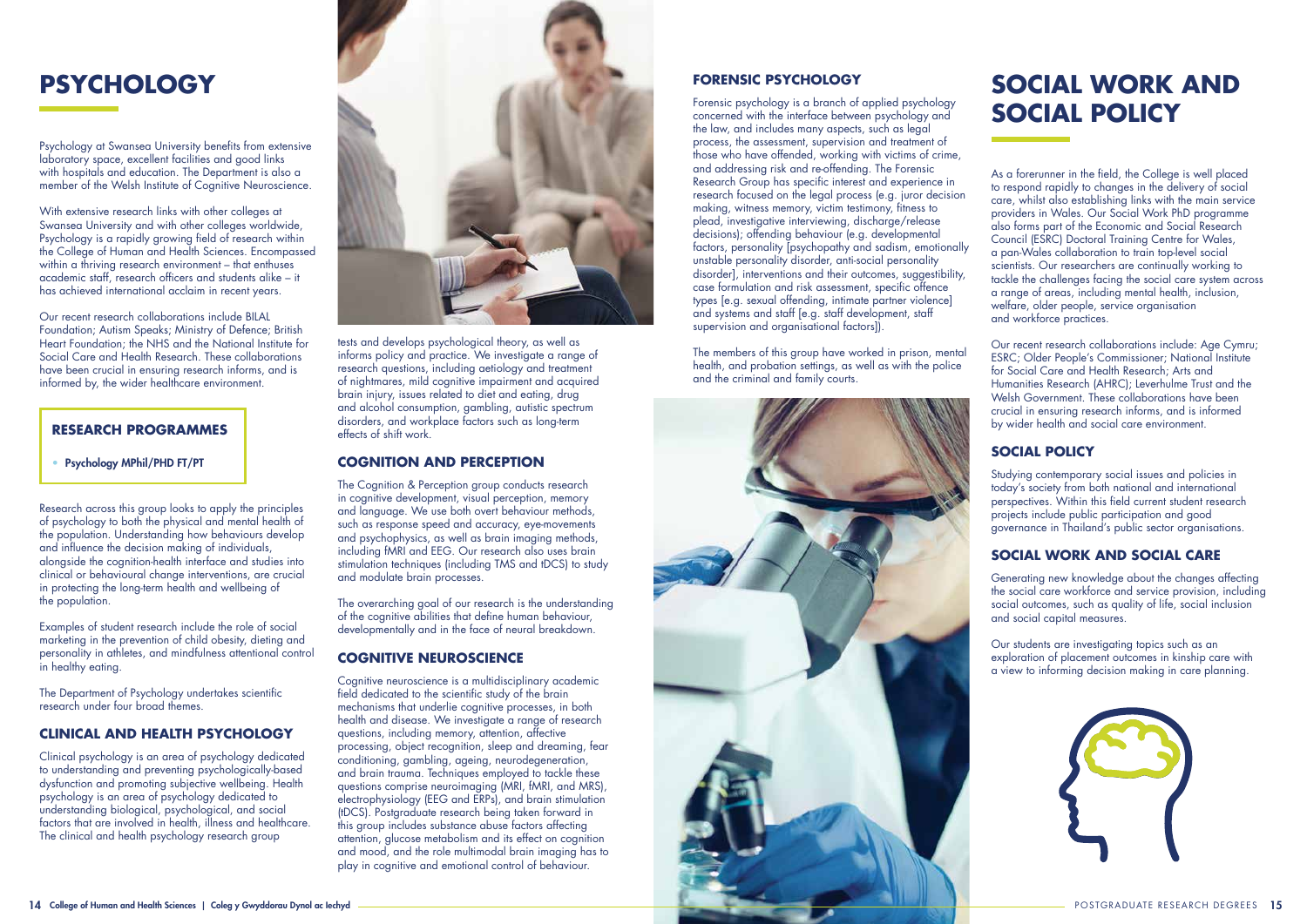## **LIFE AFTER A RESEARCH DEGREE**

Following a programme of research for three to six years, where you have had to shape every aspect of the study, whilst also remaining motivated and enthusiastic, can be an intensive process which absorbs all of your attention.

As students come to the end of their studies one question which understandably comes to mind is "what next?" It's important to remember all research degrees recognise the achievement you have made, and are an endorsement of your skill as a researcher. For many, there is a transition into a research post following strands of research which interest you or link to your own studies; for others it's a move into a career in academia teaching the next generation of students; whilst some use the transferable skills they acquired to move into new careers or gain promotion. Some students even apply for their own research funding to continue the research they started in their PhD.

- careers and employability service
- academic mentorship
- academic and professional enhancement centre
- business/entrepreneurship workshops and our alumni association.

All students at Swansea are encouraged to access the support available throughout the University and any opportunities which arise to develop the skills they need for their intended career. Support includes:

#### **SKILLS DEVELOPMENT**

As well as the benefits to your career in attaining a PhD, throughout your studies you will continually be gaining new knowledge and learning new skills which can help in gaining employment following your studies.

At Swansea the APECS Development and Training Services section provides a wealth of courses designed to enhance your research and employability skills. In particular their Researcher Development Framework has been designed to meet the requirements of Research Councils UK, and aims to assist researchers in evaluating and planning their own personal, professional and career development. It is structured into four domains; knowledge and intellectual abilities, personal effectiveness; research governance and organisation; and engagement, influence and impact, and completion of the framework results in students gaining the Skills Development Award as recognition of their commitment to their development.

'I have come to recognise the implications of scholarly activity as weighty. I am not only representative of a Higher Education Institution, but now also contribute to the reputation of a wider research community. I was fortunate to be a part of such a community of practice at Swansea University'.

Simon Cassidy, PhD Health Science

#### **OPEN DAYS**

Upcoming open days for postgraduate study can be found here: www.swansea.ac.uk/postgraduate/open-days

#### **HOW TO APPLY**

You can apply online and track your application status at: www.swansea.ac.uk/applyonline

#### **CONTACT US**

For further information, if you have a specific question, or wish to speak to a relevant member of academic staff, please contact the PGR Research Academy.

Email: chhs-pgr-academy@swansea.ac.uk

Telephone: +44(0)1792 295309

Visit: swansea.ac.uk/humanandhealthsciences/research Twitter: @HumanHealthPGR

Research degrees give you more than just specialist knowledge with which to launch your career. Common transferable skills which are acquired include:

- Analytical and critical thinking
- Planning and organisation
- Independent thinking
- Presentation skills
- Teamwork
- Oral and written communication



#### **EARLY CAREER RESEARCHER FOCUS**

Dr Amy Jenkins is a Research Fellow in the Department of Psychology, at Swansea University. Amy has an MSc in Sport Psychology, an MSc in Neuropsychology and a PhD in Psychology. Prior to her PhD, Amy had worked on a number of large multi-site projects including the 'Alzheimer's and Genetics' project, the 'Brains for Dementia' study at Cardiff University and also the 'Cognitive Function and Ageing Study' at Swansea University. Following three years of research at Swansea University, Amy was awarded the PhD of Psychology in spring 2017. During and since her PhD, Amy presented her pioneering research at national and international conferences, while also regularly publishing papers in high impact journals.

In 2014, Amy was presented with the "Best Young Researcher" prize at the annual International Conference on Alzheimer's disease and Dementia. She was also named as the regional final winner of the science communication competition, FameLab 2016, progressing through a highly competitive and talented group of competitors to represent Wales at the UK finals. Amy's ability to successfully carry out independent research has also been recognised with a two-year personal research fellowship, awarded by the BRACE-Alzheimer's research charity. BRACE is a registered charity involved in funding research into Alzheimer's disease, along with various other forms of dementia. The £100k+ funding awarded to Amy will enable her to continue her research as the Principal Investigator on a project titled "Characterising Subjective Cognitive Impairment".

Amy is also a member of the Swansea University Dementia Research Group, the Dementia Supportive Communities Swansea forum, a College of Human and Health research representative, a Chartered Psychologist of the British Psychological Society, an Associate Editor of the Journal of Alzheimer's Disease and an alumni member of the UK Digital Economy Crucible 2017.



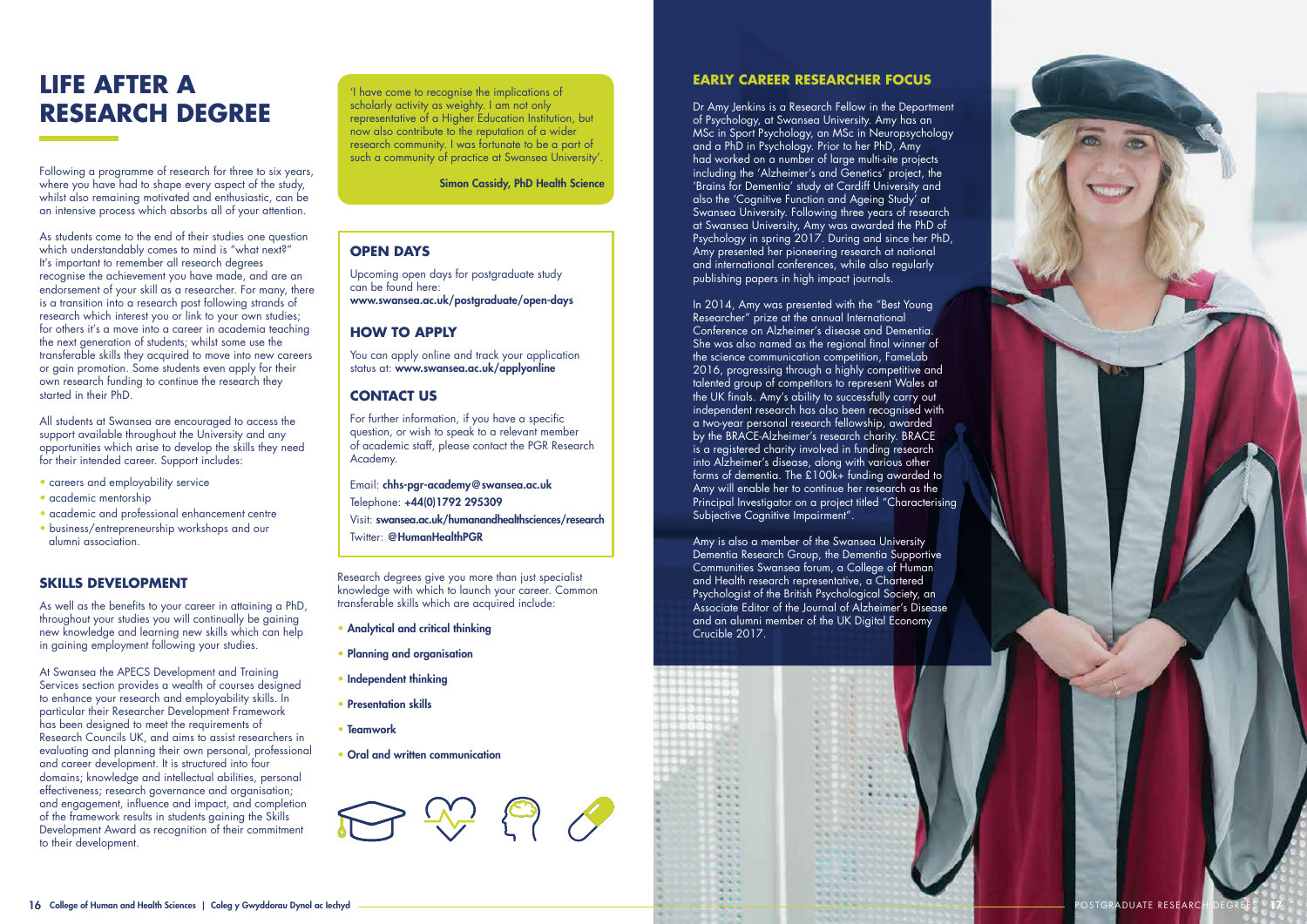